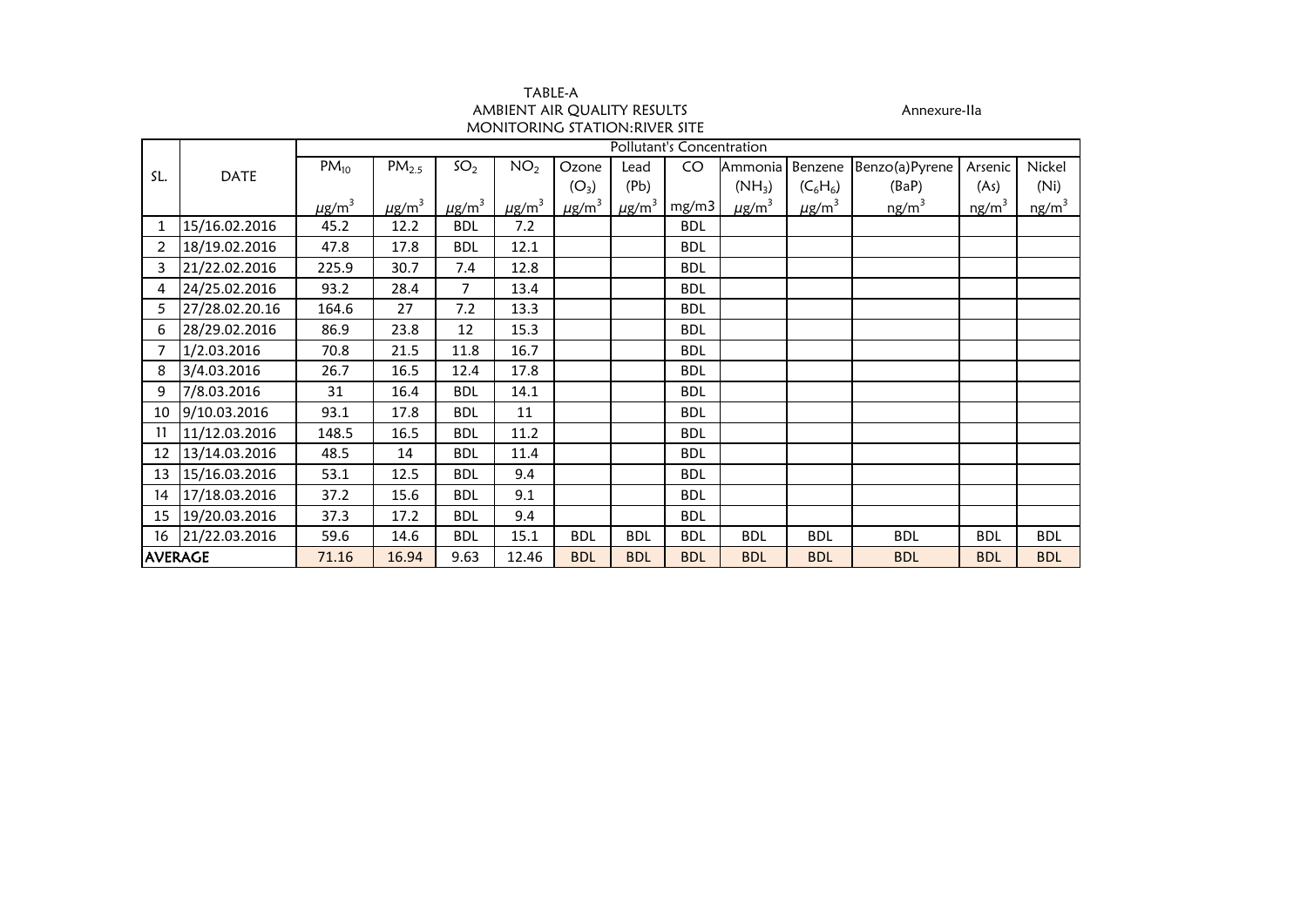|                |               |                        |                        |                        |                        |                        |                        | Pollutant's Concentration |                        |                        |                |                   |            |
|----------------|---------------|------------------------|------------------------|------------------------|------------------------|------------------------|------------------------|---------------------------|------------------------|------------------------|----------------|-------------------|------------|
| SL.            | <b>DATE</b>   | $PM_{10}$              | PM <sub>2.5</sub>      | SO <sub>2</sub>        | NO <sub>2</sub>        | Ozone                  | Lead                   | CO.                       | Ammonia                | Benzene                | Benzo(a)Pyrene | Arsenic           | Nickel     |
|                |               |                        |                        |                        |                        | $(O_3)$                | (Pb)                   |                           | $(NH_3)$               | $(C_6H_6)$             | (BaP)          | (As)              | (Ni)       |
|                |               | $\mu$ g/m <sup>3</sup> | $\mu$ g/m <sup>3</sup> | $\mu$ g/m <sup>3</sup> | $\mu$ g/m <sup>3</sup> | $\mu$ g/m <sup>3</sup> | $\mu$ g/m <sup>3</sup> | mg/m3                     | $\mu$ g/m <sup>3</sup> | $\mu$ g/m <sup>3</sup> | $ng/m^3$       | ng/m <sup>3</sup> | $ng/m^3$   |
|                | 2/3.12.2015   | 75.9                   | 21.5                   | 7.1                    | <b>BDL</b>             |                        |                        | <b>BDL</b>                |                        |                        |                |                   |            |
| 2              | 7/8.12.2015   | 41.2                   | 23                     | <b>BDL</b>             | <b>BDL</b>             |                        |                        | <b>BDL</b>                |                        |                        |                |                   |            |
| 3              | 10/11.12.2015 | 68.4                   | 22                     | <b>BDL</b>             | <b>BDL</b>             |                        |                        | <b>BDL</b>                |                        |                        |                |                   |            |
| 4              | 14/15.12.2015 | 51.5                   | 27.1                   | 6.5                    | 9.1                    |                        |                        | <b>BDL</b>                |                        |                        |                |                   |            |
| 5              | 17/18.12.2015 | 49.7                   | 28.1                   | 6.5                    | 7.8                    |                        |                        | <b>BDL</b>                |                        |                        |                |                   |            |
| $\overline{2}$ | 21/22.12.2015 | 48.9                   | 14.5                   | <b>BDL</b>             | <b>BDL</b>             |                        |                        | <b>BDL</b>                |                        |                        |                |                   |            |
| 3              | 26/27.12.2015 | 85                     | 40.6                   | 5.6                    | 19.7                   |                        |                        | <b>BDL</b>                |                        |                        |                |                   |            |
| 6              | 28/29.12.2015 | 144.8                  | 31.1                   | 5.3                    | 18.2                   |                        |                        | <b>BDL</b>                |                        |                        |                |                   |            |
|                | 1/2.01.2016   | 274.1                  | 42.8                   | <b>BDL</b>             | 13.3                   |                        |                        | <b>BDL</b>                |                        |                        |                |                   |            |
| 8              | 6/7.01.2016   | 28.5                   | 18.1                   | <b>BDL</b>             | 11.5                   |                        |                        | <b>BDL</b>                |                        |                        |                |                   |            |
| 3              | 11/12.01.2016 | 124.6                  | 27.2                   | <b>BDL</b>             | 11.2                   |                        |                        | <b>BDL</b>                |                        |                        |                |                   |            |
| 4              | 18/19.01.2016 | 191.1                  | 24.1                   | <b>BDL</b>             | <b>BDL</b>             |                        |                        | <b>BDL</b>                |                        |                        |                |                   |            |
| 9              | 22/23.01.2016 | 42.9                   | 24.1                   | <b>BDL</b>             | 8.5                    |                        |                        | <b>BDL</b>                |                        |                        |                |                   |            |
| 10             | 25/26.01.2016 | 47.1                   | 19.4                   | 7.6                    | <b>BDL</b>             |                        |                        | <b>BDL</b>                |                        |                        |                |                   |            |
| 11             | 9/10.02.2016  | 225.5                  | 39.2                   | <b>BDL</b>             | <b>BDL</b>             | <b>BDL</b>             | 0.05                   | 1.39                      | <b>BDL</b>             | <b>BDL</b>             | <b>BDL</b>     | <b>BDL</b>        | <b>BDL</b> |
| <b>AVERAGE</b> |               | 88.19                  | 23.69                  | 6.43                   | 6.21                   | <b>BDL</b>             | 0.05                   | 0.12                      | <b>BDL</b>             | <b>BDL</b>             | <b>BDL</b>     | <b>BDL</b>        | <b>BDL</b> |

AMBIENT AIR QUALITY RESULTS TABLE-B MONITORING STATION: RAMNAGAR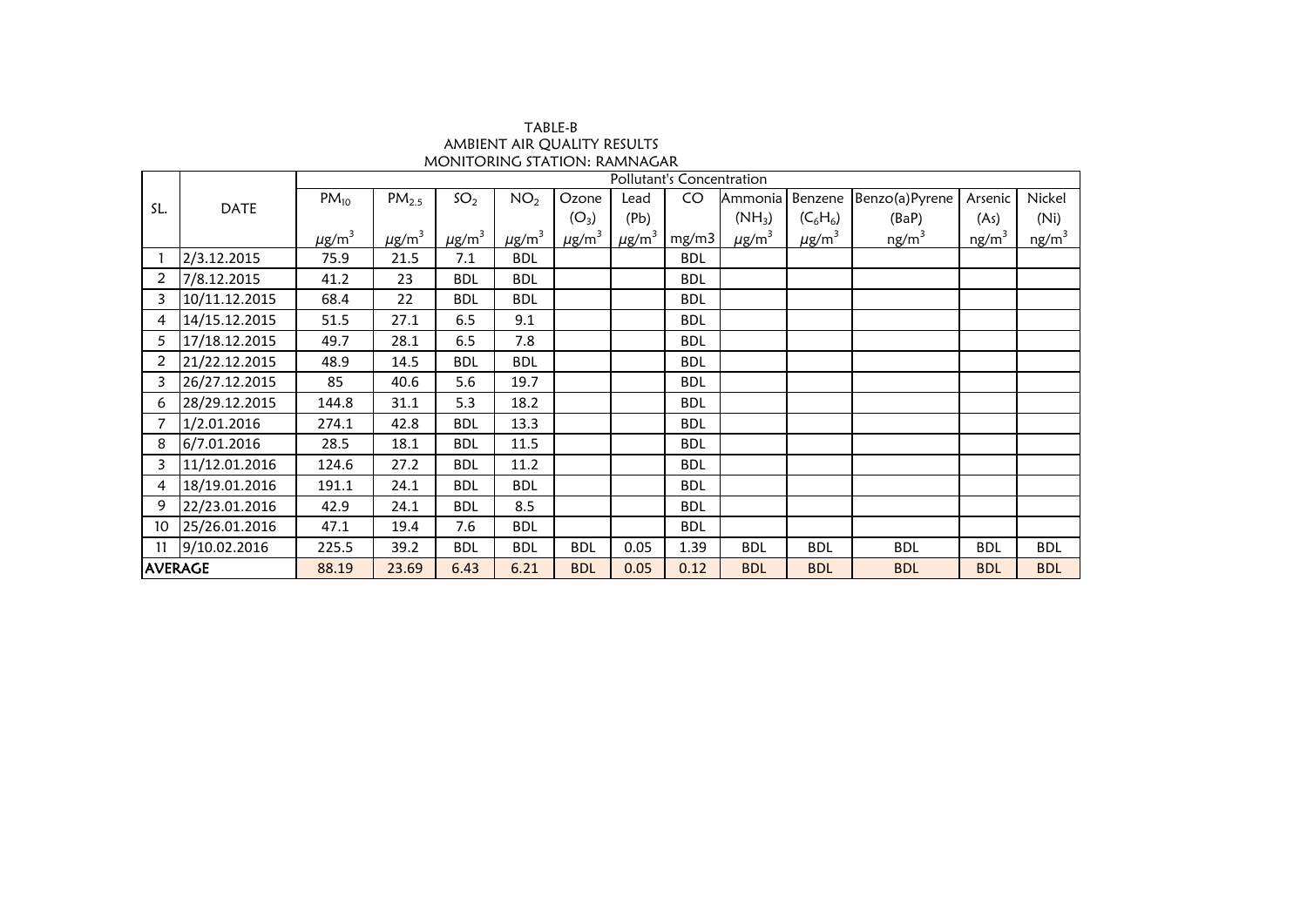## AMBIENT AIR QUALITY RESULTS MONITORING STATION:FACTORY MAIN GATE TABLE-C

|                |                | Pollutant's Concentration |                        |                        |                        |                        |                        |            |                        |                        |                   |                   |                   |
|----------------|----------------|---------------------------|------------------------|------------------------|------------------------|------------------------|------------------------|------------|------------------------|------------------------|-------------------|-------------------|-------------------|
| SL.            | <b>DATE</b>    | $PM_{10}$                 | PM <sub>2.5</sub>      | SO <sub>2</sub>        | NO <sub>2</sub>        | Ozone                  | Lead                   | CO         | Ammonia                | Benzene                | Benzo(a)Pyrene    | Arsenic           | Nickel            |
|                |                |                           |                        |                        |                        | $(O_3)$                | (Pb)                   |            | $(NH_3)$               | $(C_6H_6)$             | (BaP)             | (As)              | (Ni)              |
|                |                | $\mu$ g/m <sup>3</sup>    | $\mu$ g/m <sup>3</sup> | $\mu$ g/m <sup>3</sup> | $\mu$ g/m <sup>3</sup> | $\mu$ g/m <sup>3</sup> | $\mu$ g/m <sup>3</sup> | mg/m3      | $\mu$ g/m <sup>3</sup> | $\mu$ g/m <sup>3</sup> | ng/m <sup>3</sup> | ng/m <sup>3</sup> | ng/m <sup>3</sup> |
|                | 25/26.01.2016  | 134.2                     | 46.8                   | <b>BDL</b>             | 8.1                    |                        |                        | <b>BDL</b> |                        |                        |                   |                   |                   |
| 2              | 29/30.01.2016  | 153.7                     | 33.7                   | <b>BDL</b>             | <b>BDL</b>             |                        |                        | <b>BDL</b> |                        |                        |                   |                   |                   |
| 3              | 1/2.02.2016    | 137.5                     | 38                     | <b>BDL</b>             | <b>BDL</b>             |                        |                        | <b>BDL</b> |                        |                        |                   |                   |                   |
| 4              | 4/5.02.2016    | 86.1                      | 27.9                   | <b>BDL</b>             | <b>BDL</b>             |                        |                        | <b>BDL</b> |                        |                        |                   |                   |                   |
| 5              | 7/8.02.2016    | 48.9                      | 21                     | <b>BDL</b>             | <b>BDL</b>             |                        |                        | <b>BDL</b> |                        |                        |                   |                   |                   |
| 6              | 12/13/.02.2016 | 65.4                      | 38.7                   | <b>BDL</b>             | <b>BDL</b>             |                        |                        | <b>BDL</b> |                        |                        |                   |                   |                   |
|                | 18/19.02.2016  | 57.9                      | 26.7                   | 7.3                    | 11.7                   |                        |                        | <b>BDL</b> |                        |                        |                   |                   |                   |
| 8              | 21/22.02.2016  | 72.5                      | 24.6                   | 7.1                    | 10.7                   |                        |                        | <b>BDL</b> |                        |                        |                   |                   |                   |
| 9              | 24/25.02.2016  | 139.5                     | 25.1                   | 7.4                    | 11.7                   |                        |                        | <b>BDL</b> |                        |                        |                   |                   |                   |
| 10             | 28/29.05.2016  | 58.3                      | 22.5                   | 12.3                   | 17.7                   |                        |                        | <b>BDL</b> |                        |                        |                   |                   |                   |
| 11             | 1/2.03.2016    | 73                        | 24.2                   | 12.7                   | 16                     |                        |                        | <b>BDL</b> |                        |                        |                   |                   |                   |
| 12             | 3/4.032016     | 68.6                      | 19                     | 13.2                   | 17.5                   |                        |                        | <b>BDL</b> |                        |                        |                   |                   |                   |
| 13             | 5/6.03.2016    | 75.8                      | 20.6                   | 10.2                   | 17                     |                        |                        | <b>BDL</b> |                        |                        |                   |                   |                   |
| 14             | 7/8.03.2016    | 59.3                      | 34.2                   | <b>BDL</b>             | 10.6                   |                        |                        | <b>BDL</b> |                        |                        |                   |                   |                   |
| 15             | 9/10.03.2016   | 46.3                      | 13.7                   | 5.1                    | 5.1                    |                        |                        | <b>BDL</b> |                        |                        |                   |                   |                   |
| 16             | 11/12.03.2016  | 118.9                     | 27                     | <b>BDL</b>             | 10.7                   |                        |                        | <b>BDL</b> |                        |                        |                   |                   |                   |
| 17             | 21/22.03.2016  | 130.3                     | 12                     | <b>BDL</b>             | 14.3                   | <b>BDL</b>             | <b>BDL</b>             | <b>BDL</b> | <b>BDL</b>             | <b>BDL</b>             | <b>BDL</b>        | <b>BDL</b>        | <b>BDL</b>        |
| <b>AVERAGE</b> |                | 72.39                     | 23.71                  | 4.43                   | 8.89                   | <b>BDL</b>             | <b>BDL</b>             | <b>BDL</b> | <b>BDL</b>             | <b>BDL</b>             | <b>BDL</b>        | <b>BDL</b>        | <b>BDL</b>        |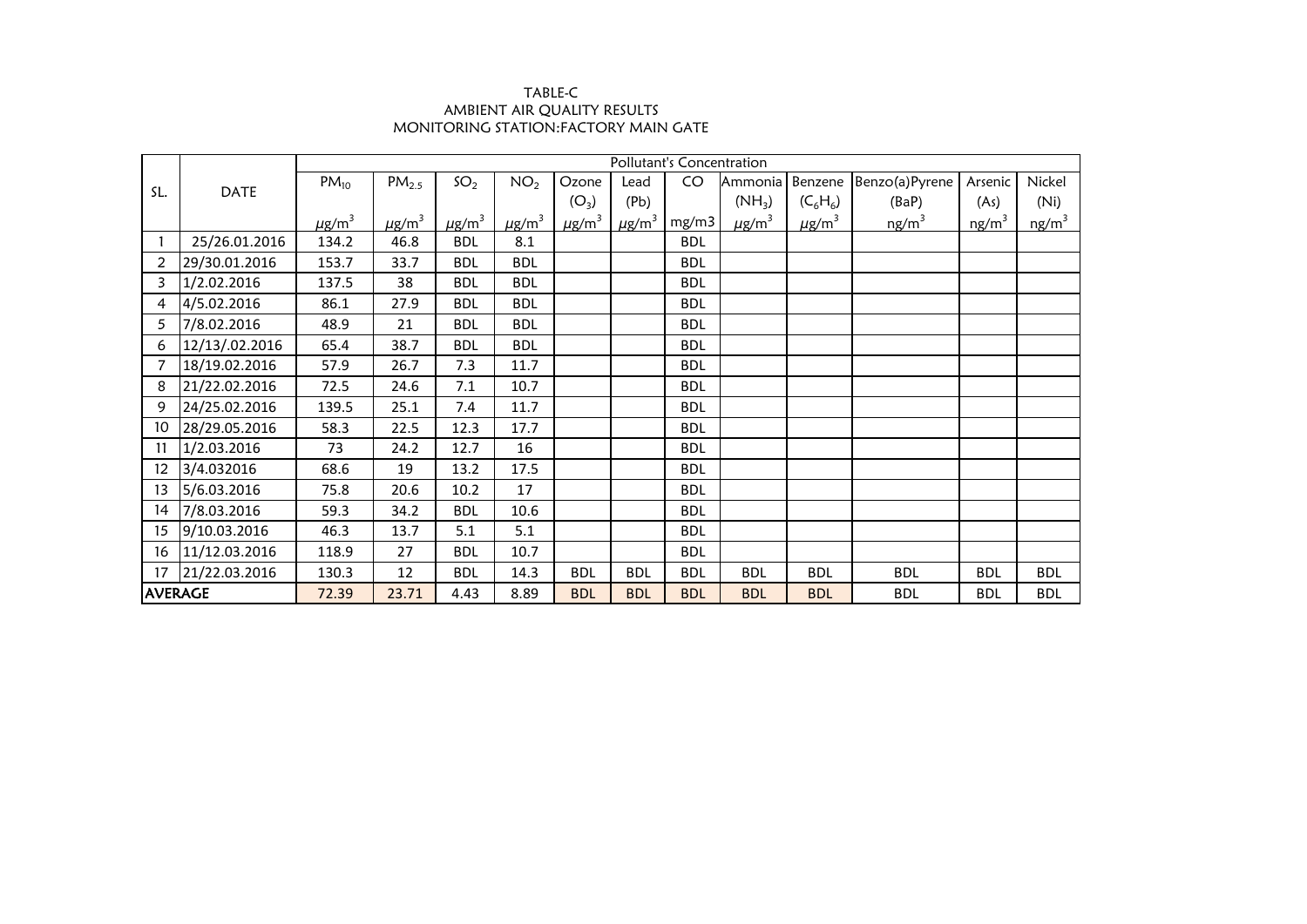## TABLE-D AMBIENT AIR QUALITY RESULTS MONITORING STATION:BASUDEV PUR

|                |               | Pollutant's Concentration |                        |                 |                        |                        |                        |            |                        |                        |                   |                   |                   |
|----------------|---------------|---------------------------|------------------------|-----------------|------------------------|------------------------|------------------------|------------|------------------------|------------------------|-------------------|-------------------|-------------------|
|                |               | $PM_{10}$                 | PM <sub>2.5</sub>      | SO <sub>2</sub> | NO <sub>2</sub>        | Ozone                  | Lead                   | CO         | Ammonia                | Benzene                | Benzo(a)Pyrene    | Arsenic           | Nickel            |
| SL.            | <b>DATE</b>   |                           |                        |                 |                        | $(O_3)$                | (Pb)                   |            | $(NH_3)$               | $(C_6H_6)$             | (BaP)             | (As)              | (Ni)              |
|                |               | $\mu$ g/m <sup>3</sup>    | $\mu$ g/m <sup>3</sup> | $\mu$ g/m $^3$  | $\mu$ g/m <sup>3</sup> | $\mu$ g/m <sup>3</sup> | $\mu$ g/m <sup>3</sup> | mg/m3      | $\mu$ g/m <sup>3</sup> | $\mu$ g/m <sup>3</sup> | ng/m <sup>3</sup> | ng/m <sup>3</sup> | ng/m <sup>3</sup> |
|                | 2/3.12.2015   | 5.3                       | 33.2                   | 6.5             | 23.2                   |                        |                        | 2.11       |                        |                        |                   |                   |                   |
| $\overline{2}$ | 7/8.12.205    | 43.9                      | 21.5                   | <b>BDL</b>      | <b>BDL</b>             |                        |                        | <b>BDL</b> |                        |                        |                   |                   |                   |
| 3              | 11/12.12.2015 | 61.7                      | 23.2                   | <b>BDL</b>      | <b>BDL</b>             |                        |                        | <b>BDL</b> |                        |                        |                   |                   |                   |
| 4              | 14/15.12.2015 | 29.8                      | 17.7                   | 6.6             | 8.8                    |                        |                        | <b>BDL</b> |                        |                        |                   |                   |                   |
| 5              | 21/22.12.2015 | 31.8                      | 19.4                   | <b>BDL</b>      | <b>BDL</b>             |                        |                        | <b>BDL</b> |                        |                        |                   |                   |                   |
| 6              | 28/29.12.2015 | 34.5                      | 16.6                   | 5.2             | 20.5                   |                        |                        | <b>BDL</b> |                        |                        |                   |                   |                   |
| 7              | 30/31.12.2015 | 38                        | 21.1                   | <b>BDL</b>      | 12.8                   |                        |                        | <b>BDL</b> |                        |                        |                   |                   |                   |
| 8              | 4/5.01.2016   | 32.3                      | 19.9                   | <b>BDL</b>      | 12.7                   |                        |                        | <b>BDL</b> |                        |                        |                   |                   |                   |
| 9              | 6/7.01.2016   | 25.7                      | 16.8                   | <b>BDL</b>      | 12.8                   |                        |                        | <b>BDL</b> |                        |                        |                   |                   |                   |
| 10             | 13/14.01.2016 | 27.2                      | 12.7                   | <b>BDL</b>      | 7.1                    |                        |                        | <b>BDL</b> |                        |                        |                   |                   |                   |
| 11             | 15/16.01.2016 | 34.9                      | 11.5                   | <b>BDL</b>      | <b>BDL</b>             |                        |                        | <b>BDL</b> |                        |                        |                   |                   |                   |
| 12             | 20/21.01.2016 | 24.7                      | 15                     | <b>BDL</b>      | 8.3                    |                        |                        | <b>BDL</b> |                        |                        |                   |                   |                   |
| 13             | 26/27.01.2016 | 47                        | 16.6                   | <b>BDL</b>      | <b>BDL</b>             |                        |                        | <b>BDL</b> |                        |                        |                   |                   |                   |
| 14             | 29/30.01.2016 | 45.8                      | 23.9                   | <b>BDL</b>      | <b>BDL</b>             |                        |                        | <b>BDL</b> |                        |                        |                   |                   |                   |
| 15             | 10/11.02.2016 | 71.6                      | 27.7                   | <b>BDL</b>      | <b>BDL</b>             | <b>BDL</b>             | 0.02                   | 1.25       | <b>BDL</b>             | <b>BDL</b>             | <b>BDL</b>        | <b>BDL</b>        | <b>BDL</b>        |
| <b>AVERAGE</b> |               | 32.6                      | 17.46                  | 1.08            | 6.25                   | <b>BDL</b>             | 0.02                   | 0.2        | <b>BDL</b>             | <b>BDL</b>             | <b>BDL</b>        | <b>BDL</b>        | <b>BDL</b>        |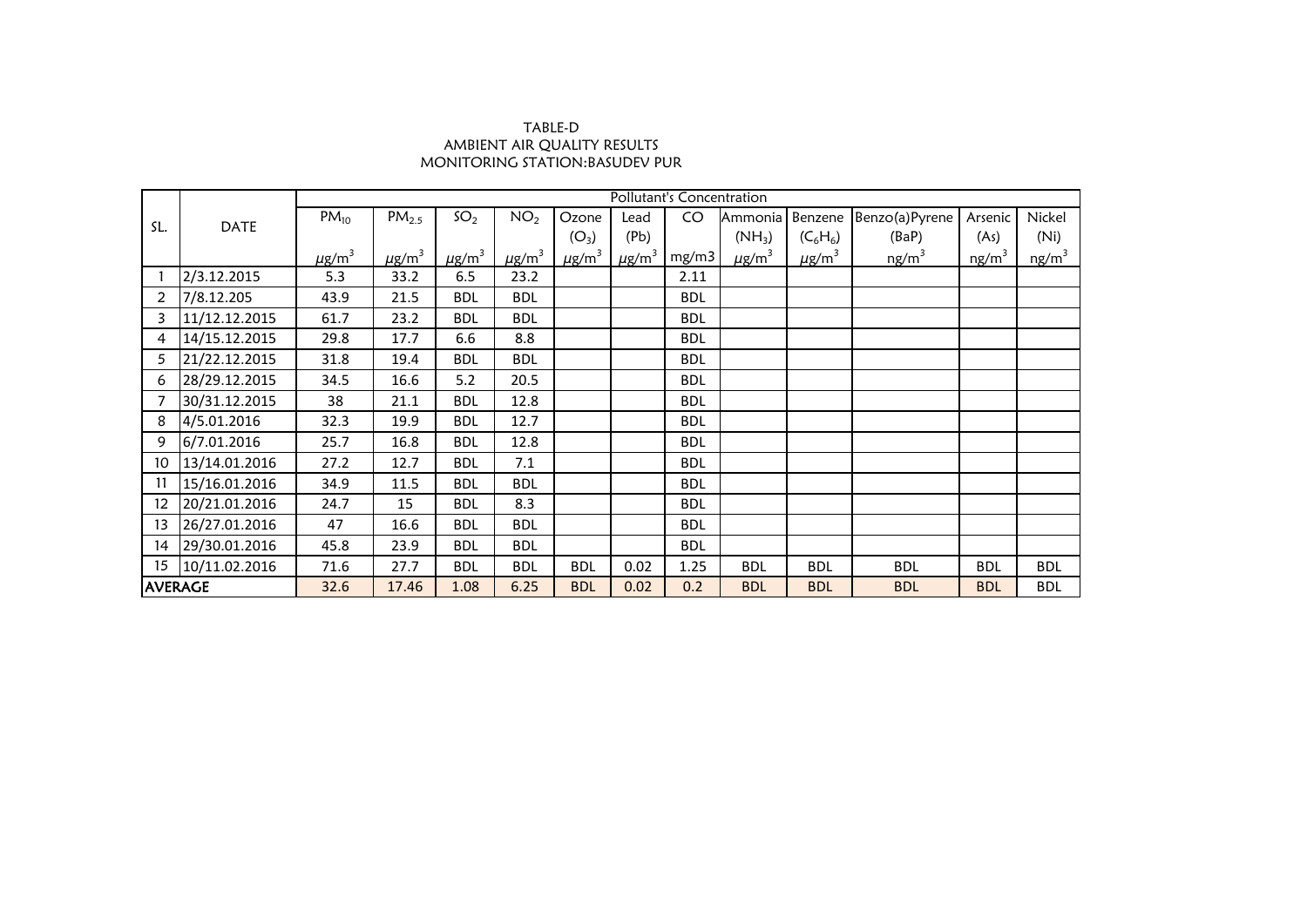## TABLE-E AMBIENT AIR QUALITY RESULTS MONITORING STATION DURGA CHAK

|                |               | Pollutant's Concentration |                        |                 |                        |                        |                        |            |                        |                        |                   |                   |                   |
|----------------|---------------|---------------------------|------------------------|-----------------|------------------------|------------------------|------------------------|------------|------------------------|------------------------|-------------------|-------------------|-------------------|
|                | <b>DATE</b>   | $PM_{10}$                 | PM <sub>2.5</sub>      | SO <sub>2</sub> | NO <sub>2</sub>        | Ozone                  | Lead                   | CO         | Ammonia                | Benzene                | Benzo(a)Pyrene    | Arsenic           | Nickel            |
| SL.            |               |                           |                        |                 |                        | $(O_3)$                | (Pb)                   |            | $(NH_3)$               | $(C_6H_6)$             | (BaP)             | (As)              | (Ni)              |
|                |               | $\mu$ g/m <sup>3</sup>    | $\mu$ g/m <sup>3</sup> | $\mu$ g/m $^3$  | $\mu$ g/m <sup>3</sup> | $\mu$ g/m <sup>3</sup> | $\mu$ g/m <sup>3</sup> | mg/m3      | $\mu$ g/m <sup>3</sup> | $\mu$ g/m <sup>3</sup> | ng/m <sup>3</sup> | ng/m <sup>3</sup> | ng/m <sup>3</sup> |
|                | 4/5.12.2015   | 42                        | 21.9                   | 7.6             | 22.9                   |                        |                        | <b>BDL</b> |                        |                        |                   |                   |                   |
| $\overline{2}$ | 8/9.12.2015   | 64.1                      | 32.5                   | <b>BDL</b>      | <b>BDL</b>             |                        |                        | <b>BDL</b> |                        |                        |                   |                   |                   |
| 3              | 10/11.12.2015 | 44.5                      | 24.1                   | <b>BDL</b>      | <b>BDL</b>             |                        |                        | 1.41       |                        |                        |                   |                   |                   |
| 4              | 15/16.12.2015 | 27.3                      | 17.1                   | 6.6             | 9.8                    |                        |                        | <b>BDL</b> |                        |                        |                   |                   |                   |
| 5              | 17/18.12.2015 | 92.3                      | 31.9                   | 6.9             | 8.1                    |                        |                        | <b>BDL</b> |                        |                        |                   |                   |                   |
| 6              | 23/24.12.2015 | 40.7                      | 18.3                   | 5.7             | 16.6                   |                        |                        | <b>BDL</b> |                        |                        |                   |                   |                   |
|                | 26/27.12.2015 | 32.4                      | 19.7                   | 5.3             | 18.8                   |                        |                        | <b>BDL</b> |                        |                        |                   |                   |                   |
| 8              | 1/2.01.2016   | 42                        | 18.6                   | <b>BDL</b>      | 12.5                   |                        |                        | <b>BDL</b> |                        |                        |                   |                   |                   |
| 9              | 8/9.01.2016   | 34.6                      | 16.6                   | <b>BDL</b>      | 12.6                   |                        |                        | <b>BDL</b> |                        |                        |                   |                   |                   |
| 10             | 11/12.01.2016 | 33                        | 19.8                   | <b>BDL</b>      | 13.1                   |                        |                        | <b>BDL</b> |                        |                        |                   |                   |                   |
| 11             | 18/19.01.2016 | 15.3                      | 8.2                    | <b>BDL</b>      | 40.7                   |                        |                        | <b>BDL</b> |                        |                        |                   |                   |                   |
| 12             | 22/23.01.2016 | 85.5                      | 20.5                   | <b>BDL</b>      | 9.2                    |                        |                        | <b>BDL</b> |                        |                        |                   |                   |                   |
| 13             | 29/30.01.2016 | 44.7                      | 26.2                   | <b>BDL</b>      | <b>BDL</b>             |                        |                        | <b>BDL</b> |                        |                        |                   |                   |                   |
| 14             | 1/2.02.2016   | 63.2                      | 29.9                   | <b>BDL</b>      | <b>BDL</b>             |                        |                        | <b>BDL</b> |                        |                        |                   |                   |                   |
| 15             | 4/5.02.2016   | 72.6                      | 18.3                   | <b>BDL</b>      | <b>BDL</b>             |                        |                        | <b>BDL</b> |                        |                        |                   |                   |                   |
| 16             | 8/9.02.2016   | 89.8                      | 29.1                   | <b>BDL</b>      | <b>BDL</b>             | <b>BDL</b>             | <b>BDL</b>             | <b>BDL</b> | <b>BDL</b>             | <b>BDL</b>             | <b>BDL</b>        | <b>BDL</b>        | $\overline{2}$    |
| <b>AVERAGE</b> |               | 51.5                      | 22.04                  | 2.01            | 10.27                  | <b>BDL</b>             | <b>BDL</b>             | 0.09       | <b>BDL</b>             | <b>BDL</b>             | <b>BDL</b>        | <b>BDL</b>        | $\overline{2}$    |